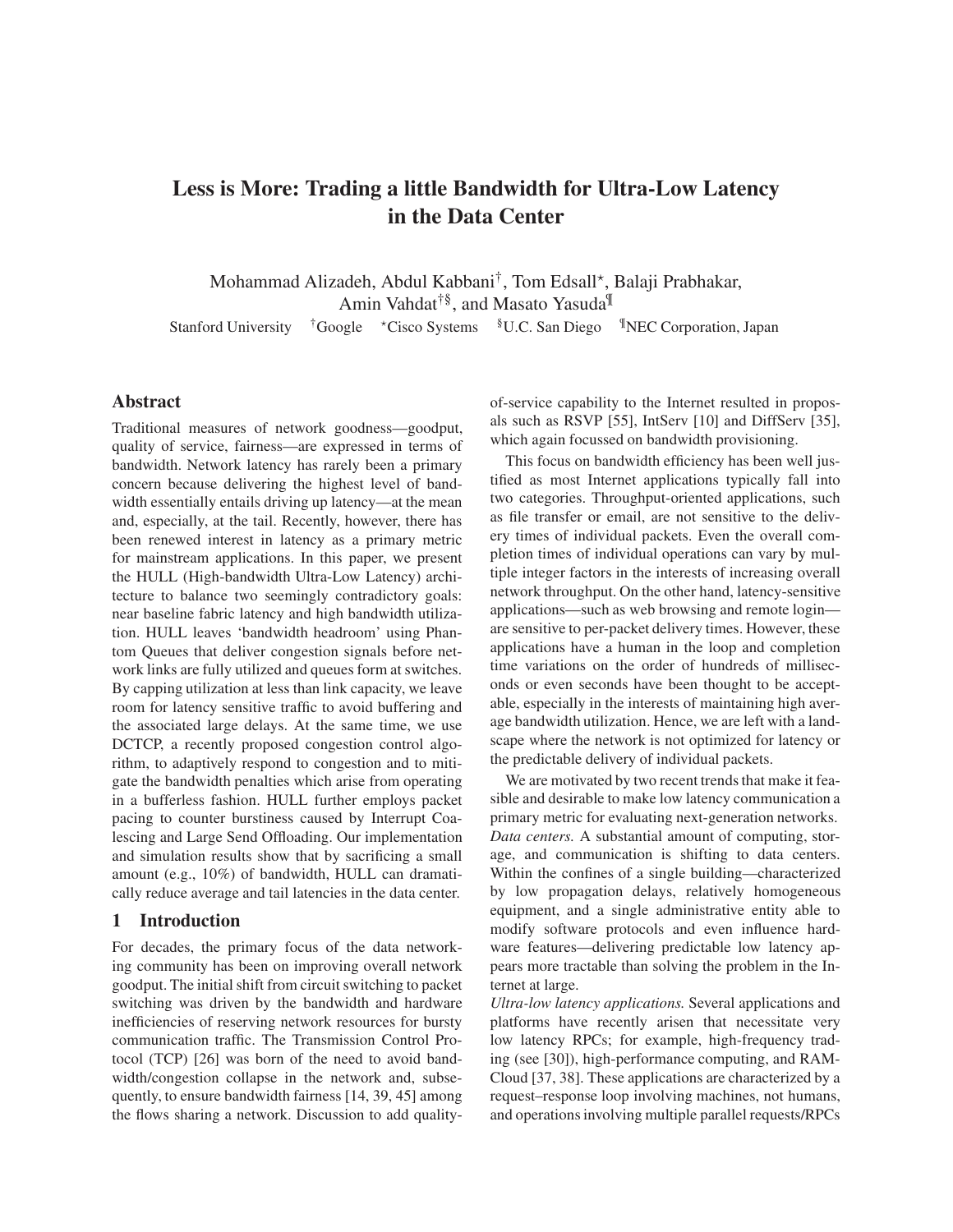to thousands of servers. Since an operation completes when all of its requests are satisfied, the tail latency of the individual requests are required to be in microseconds rather than in milliseconds to maintain quality of service and throughput targets. As platforms like RAM-Cloud are integrated into mainstream applications such as social networking, search and e-commerce, they must share the network with throughput-oriented traffic which consistently moves terabytes of data.

There are several points on the path from source to destination at which packets currently experience delay: end-host stacks, NICs (network interface cards), and switches. Techniques like kernel bypass and zero copy [44, 12] are significantly reducing the latency at the end-host and in the NICs; for example, 10Gbps NICs are currently available that achieve less than  $1.5\mu s$  perpacket latency at the end-host [41].

In this paper, we consider the latency in the network switching nodes. We propose HULL (for Highbandwidth Ultra-Low Latency), an architecture for simultaneously delivering predictable ultra-low latency and high bandwidth utilization in a shared data center fabric. The key challenge is that high bandwidth typically requires significant in-network buffering while predictable, ultra-low latency requires essentially no innetwork buffering. Considering that modern data center fabrics can forward full-sized packets in microseconds  $(1.2 \mu s)$  for 1500 bytes at 10Gbps) and that switching latency at 10Gbps is currently 300–500ns [19, 23], a oneway delivery time of  $10\mu s$  (over 5 hops) is achievable across a large-scale data center, *if queueing delays can be reduced to zero*. However, given that at least 2MB of on-chip buffering is available in commodity 10Gbps switches [19] and that TCP operating on tail-drop queues attempts to fully utilize available buffers to maximize bandwidth, one-way latencies of up to a few milliseconds are quite possible—and have been observed in production data centers.<sup>1</sup> This is a factor of 1,000 increase from the baseline. Since the performance of parallel, latencysensitive applications are bound by tail latency, these applications must be provisioned for millisecond delays when, in fact, microsecond delays are achievable.

Our observation is that it is possible to reduce or eliminate network buffering by marking congestion based not on queue occupancy (or saturation) but rather based on the utilization of a link approaching its capacity. In essence, we cap the amount of bandwidth available on a link in exchange for significant reduction in latency.

Our motivation is to trade the resource that is relatively plentiful in modern data centers, i.e., bandwidth, for the resource that is both expensive to deploy and results in substantial latency increase—buffer space. Data center switches usually employ on-chip (SRAM) buffering to keep latency and pin counts low. However, in this mode, even a modest amount of buffering takes about 30% of the die area (directly impacting cost) and is responsible for 30% of the power dissipation. While larger in size, off-chip buffers are both more latency intensive and incur a significantly higher pin count. The references [5, 25] describe the cost of packet buffers in high bandwidth switching/routing platforms in more detail. The above considerations indicate that higher bandwidth switches with more ports could be deployed earlier if fewer chip transistors were committed to buffers.

The implementation of HULL centers around Phantom Queues, a switch mechanism closely related to existing virtual queue-based active queue management schemes [21, 31]. Phantom queues simulate the occupancy of a queue sitting on a link that drains at *less than* the actual link's rate. Standard ECN [40] marking based on the occupancy of these phantom queues is then used to signal end hosts employing DCTCP [3] congestion control to reduce transmission rate.

Through our evaluation we find that a key requirement to make this approach feasible is to employ hardware packet pacing (a feature increasingly available in NICs) to smooth the transmission rate that results from widespread network features such as Large Send Offloading (LSO) and Interrupt Coalescing. We introduce innovative methods for estimating the congestionfriendly transmission rate of the pacer and for adaptively detecting the flows which require pacing. Without pacing, phantom queues would be fooled into regularly marking congestion based on spurious signals causing degradation in throughput, just as spikes in queuing caused by such bursting would hurt latency.

Taken together, we find that these techniques can reduce both average and 99th percentile packet latency by more than a factor of 10 compared to DCTCP and a factor of 40 compared to TCP. For example, in one configuration, the average latency drops from 78µs for DCTCP  $(329\mu s$  for TCP) to 7 $\mu s$  and the 99th percentile drops from 556 $\mu$ s for DCTCP (3961 $\mu$ s for TCP) to 48 $\mu$ s, with a configurable reduction in bandwidth for throughputoriented applications. A factor of 10 reduction in latency has the potential to substantially increase the amount of work applications such as web search perform—e.g., process 10 times more data with predictable completion times—for end-user requests, though we leave such exploration of end-application benefits for future work.

### **2 Challenges and design**

The goal of the HULL architecture is to *simultaneously deliver near baseline fabric latency and high throughput*. In this section we discuss the challenges involved in

<sup>1</sup>For example, queuing delays in a production cluster for a largescale web application have been reported to range from ∼350μs at the median to over 14ms at the 99th percentile (see Figure 9 in [3]).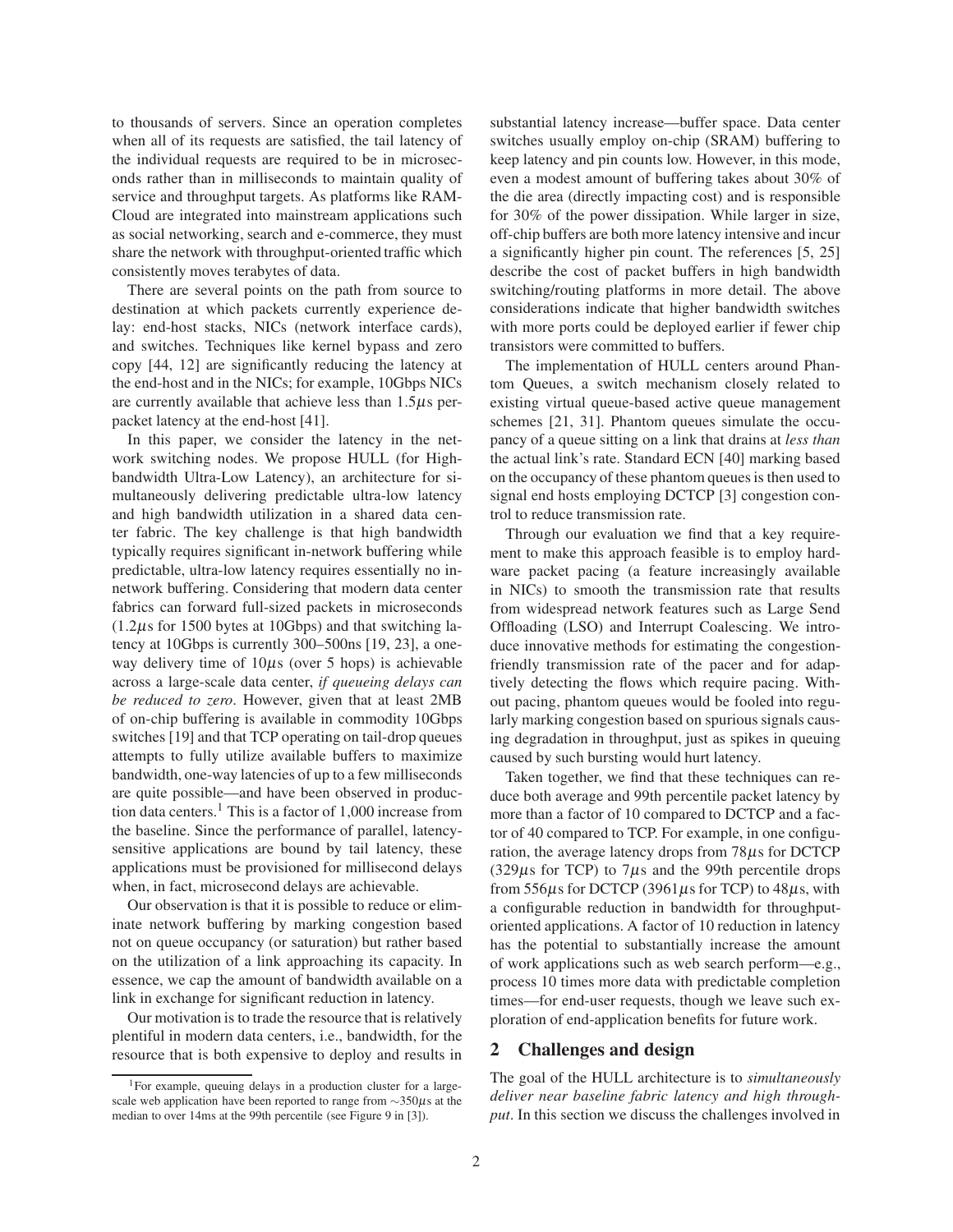achieving this goal. These challenges pertain to correctly *detecting, signaling* and *reacting* to impending congestion. We show how these challenges guide our design decisions in HULL and motivate its three main components: *Phantom queues, DCTCP congestion control, and packet pacing*.

# **2.1 Phantom queues: Detecting and signaling congestion**

The traditional congestion signal in TCP is the drop of packets. TCP increases its congestion window (and transmission rate) until available buffers overflow and packets are dropped. As previously discussed, given the low inherent propagation and switching times in the data center, this tail-drop behavior incurs an unacceptably large queuing latency.

Active queue management (AQM) schemes [18, 24, 6] aim to proactively signal congestion before buffers overflow. Most of these mechanisms try to regulate the queue around some target occupancy. While these methods can be quite effective in reducing queuing latency, they cannot eliminate it altogether. This is because they must observe a non-zero queue to begin signaling congestion, and sources react to these congestion signals after one RTT of lag, during which time the queue would have built up even further.

This leads to the following observation: Achieving predictable and low fabric latency essentially requires congestion signaling *before* any queueing occurs. That is, achieving the lowest level of queueing latency imposes a fundamental tradeoff with bandwidth—creating a 'bandwidth headroom'. Our experiments (§6) show that bandwidth headroom dramatically reduces average and tail queuing latencies. In particular, the reductions at the high percentiles are significant compared to queuebased AQM schemes.

We propose the Phantom Queue (PQ) as a mechanism for creating bandwidth headroom. A phantom queue is a simulated queue, associated with each switch egress port, that sets ECN [40] marks based on link utilization rather than queue occupancy. The PQ simulates queue buildup for a virtual egress link of a configurable speed, slower than the actual physical link (e.g., running at  $\gamma = 95\%$  of the line rate). *The PQ is not really a queue since it does not store packets.* It is simply a counter that is updated while packets exit the link at line rate to determine the queuing that would have been present on the slower virtual link. It then marks ECN for packets that pass through it when the counter (simulated queue) is above a fixed threshold.

The PQ explicitly attempts to set aggregate transmission rates for congestion-controlled flows to be strictly less than the physical link capacity, thereby keeping switch buffers largely unoccupied. This bandwidth headroom allows latency sensitive flows to fly through the network at baseline transmission plus propagation rates. **Remark 1.** The idea of using a simulated queue for signaling congestion has been used in Virtual Queue (VQ) AQM schemes [21, 31]. A key distinction is that while a VQ is typically placed in parallel to a real queue in the switch, we propose placing the PQ in *series* with the switch egress port. This change has an important consequence: the PQ can operate independently of the internal architecture of the switch (output-queued, shared memory, combined input-output queued) and its buffer management policies, and, therefore, work with *any* switch. In fact, we implement the PQ external to physical switches as a hardware 'bump on the wire' prototyped on the NetFPGA [33] platform (see §5.1). In general, of course, VQs and PQs can and have been [34] integrated into switching hardware.

### **2.2 DCTCP: Adaptive reaction to ECN**

Standard TCP reacts to ECN marks by cutting the congestion window in half. Without adequate buffering to keep the bottleneck link busy, this conservative back off can result in a severe loss of throughput. For instance, with zero buffering, TCP's rate fluctuates between 50% and 100% of link capacity, achieving an average throughput of only 75% [51]. Therefore, since the PQ aggressively marks packets to keep the buffer occupancy at zero, TCP's back off can be especially detrimental.

To mitigate this problem, we use DCTCP [3], a recent proposal to enhance TCP's reaction to ECN marks. DCTCP employs a fixed marking threshold at the switch queue and attempts to extract information regarding the *extent* of network congestion from the sequence of congestion signals in the ACK train from the receiver. A DCTCP source calculates the fraction of packets containing ECN marks within a given window of ACKs, and reduces its window size in proportion to the fraction of marked packets. Essentially, congestion signals need not result in multiple flows simultaneously backing off drastically and losing throughput. Instead (and ideally), senders can adjust transmission rates to maintain a base, low level of queueing near the marking threshold. In theory, DCTCP can maintain more than 94% throughput even with zero queueing [4]. We refer to [3] for a full description of the algorithm.

### **2.3 Packet pacing**

Bursty transmission occurs for multiple reasons, ranging from TCP artifacts like ACK compression and slow start [27, 56], to various offload features in NICs like Interrupt Coalescing and Large Send Offloading (LSO) designed to reduce CPU utilization [8]. With LSO for instance, hosts transfer large buffers of data to the NIC, leaving specialized hardware to segment the buffer into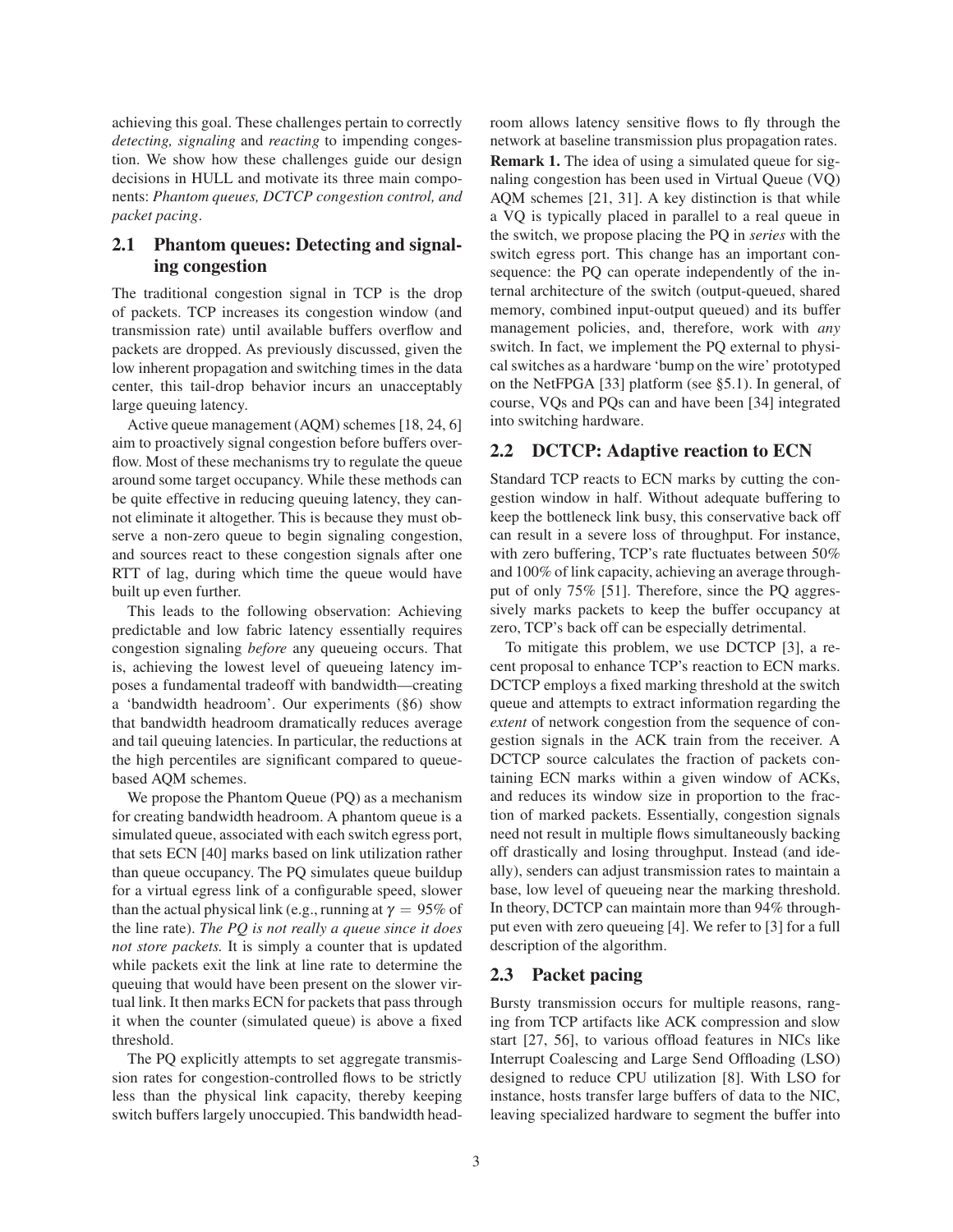

Figure 1: The HULL architecture consists of Phantom queues at switch egress ports and DCTCP congestion control and packet pacers at end-hosts.

individual packets, which then burst out at line rate. As our experiments show (§4.1), Interrupt Coalescing and LSO are required to maintain acceptable CPU overhead at 10Gbps speeds.

Traffic bursts cause temporary increases in queue occupancies. This may not be a big problem if enough buffer space is available to avoid packet drops and if variable latency is not a concern. However, since the PQ aggressively attempts to keep buffers empty (to prevent variable latency), such bursts trigger spurious congestion signals, leading to reduced throughput.

A natural technique for combating the negative effects of bursty transmission sources on network queueing is packet pacing. While earlier work (§7) introduce pacing at various points in the protocol stack, we find that, to be effective, pacing must take place in hardware after the last source of bursty transmission: NIC-based LSO. Ideally, a simple additional mechanism at the NIC itself would pace data transmission. The pacer would likely be implemented as a simple leaky bucket with a configurable exit rate. We describe a hardware design and implementation for pacing in §4.2.

It is paradoxical that the pacer must queue packets at the edge (end-hosts) so that queueing inside the network is reduced. Such edge queueing can actually increase end-to-end latency, offsetting any benefits of reduced innetwork queueing. We resolve this paradox by noting that only packets that *belong to large flows* and hence are not sensitive to per-packet delivery times should be paced. Small latency-sensitive flows should not be paced, allowing them to exploit the lowest available fabric latency. We employ a simple adaptive end-host mechanism to determine whether a flow should be subject to pacing. This is inspired by classic work on the UNIX multi-level feedback queue that attempts to classify interactive versus bulk jobs in the operating system [46]. Newly created flows are classified as latency sensitive and initially not subjected to pacing. However, once a flow sees a sufficient number of ECN marks, it is classified as throughput-oriented and paced.

|            | <b>Throughput</b> | Mean Latency  | 99th Pretile Latency |
|------------|-------------------|---------------|----------------------|
| <b>TCP</b> | 982Mbps           | $1100.6\mu s$ | $4308.8\mu s$        |
| DCTCP-30K  | 975Mbps           | $153.9\mu s$  | $305.8\mu s$         |

Table 1: Baseline throughput and latency for two long-lived flows with TCP and DCTCP-30K (30KB marking threshold).

### **2.4 The HULL Architecture**

The complete High-bandwidth Ultra Low Latency (HULL) architecture is shown in Figure 1. Large flows at the host stack, which runs DCTCP congestion control, send large bursts to the NIC for segmentation via LSO. The Pacer captures the packets of the large flows after segmentation, and spaces them out at the correct transmission rate. The PQ uses ECN marking based on a simulated queue to create bandwidth headroom, limiting the link utilization to some factor,  $\gamma$  < 1, of the line rate. This ensures that switch queues run (nearly) empty, which enables low latency for small flows.

### **3 Bandwidth Headroom**

This section explores the consequences of creating bandwidth headroom. We illustrate the role of the congestion control protocol in determining the amount of bandwidth headroom by comparing TCP and DCTCP. We then discuss how bandwidth headroom impacts the completion time of large flows.

#### **3.1 Importance of stable rate control**

All congestion control algorithms cause fluctuations in rate as they probe for bandwidth and react to delayed congestion signals from the network. The degree of these fluctuations is usually termed 'stability' and is an important property of the congestion control feedback system [47, 24]. Typically, some amount of buffering is required to absorb rate variations and avoid throughput loss. Essentially, buffering keeps the bottleneck link busy while sources that have cut their sending rates recover. This is especially problematic in low statistical multiplexing environments, where only a few high speed flows must sustain throughput [5].

Therefore, special care must be taken with the congestion control algorithm if we aim to reduce buffer occupancies to zero. We illustrate this using a simple experiment. We connect three servers to a single switch and initiate two long-lived flows from two of the servers to the third (details regarding our experimental setup can be found in §5). We measure the aggregate throughput and the latency due to queueing at the switch. As a baseline reference, the throughput and latency for standard TCP (with tail-drop), and DCTCP, with the recommended marking threshold of 30KB [3], are given in Table 1. As expected, DCTCP shows an order of magnitude improvement in latency over TCP, because it reacts to queue buildup beyond the marking threshold.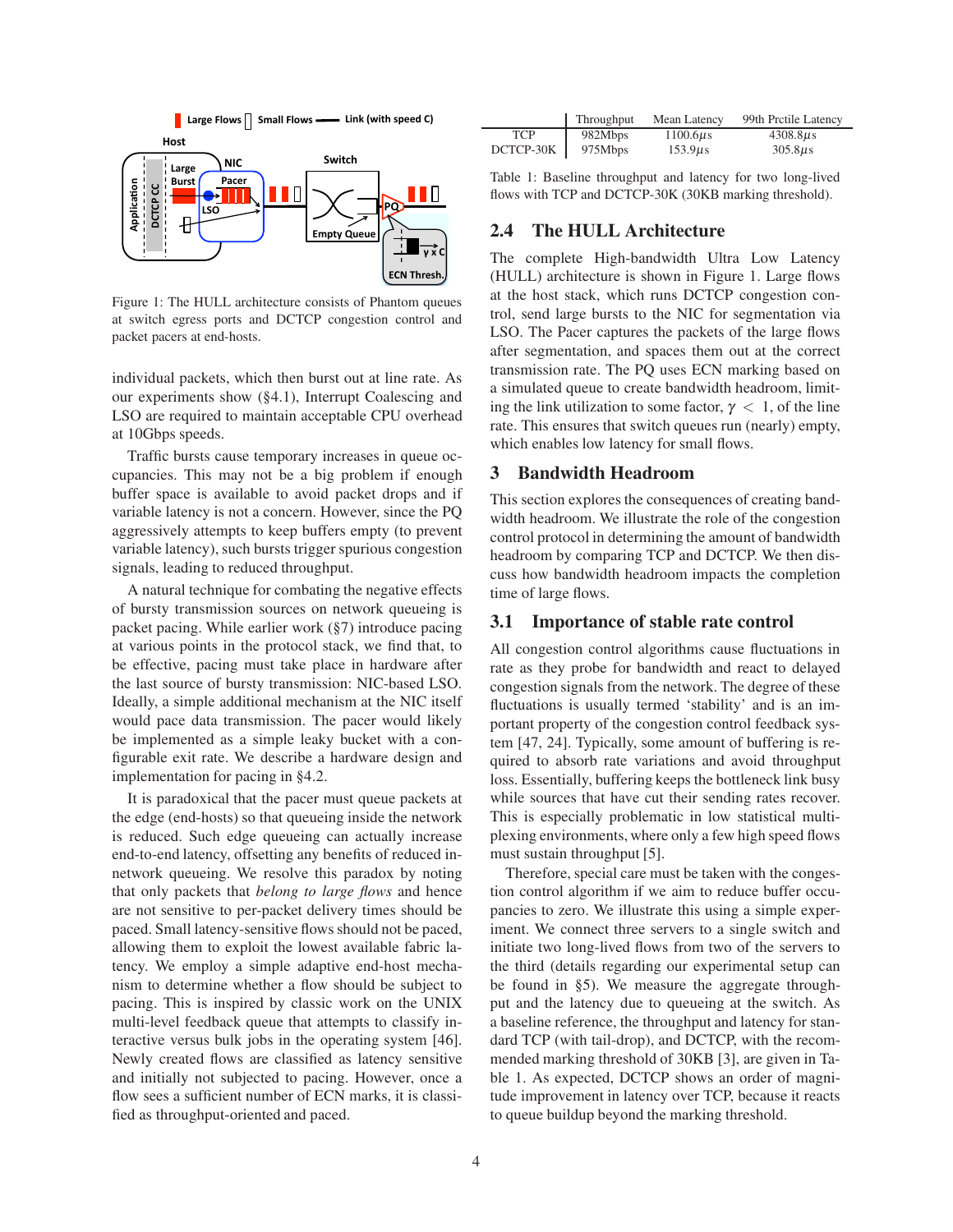We conduct a series of experiments where we sweep the drain rate of a PQ attached to the congested port. The marking threshold at the PQ is set to 6KB and we also enable our hardware pacing module. The results are shown in Figure 2. Compared to the baseline, a significant latency reduction occurs for both TCP-ECN (TCP with ECN enabled) and DCTCP, when bandwidth headroom is created by the PQ. Also, for both schemes, the throughput is lower than intended by the PQ drain rate. This is because of the rate variations imposed by the congestion control dynamics. However, *TCP-ECN loses considerably more throughput than DCTCP at all PQ drain rates*. The gap between TCP-ECN's throughput and the PQ drain rate is ∼17–26% of the line rate, while it is ∼6–8% for DCTCP, matching theory quite well [4].

# **3.2 Slowdown due to bandwidth headroom**

Bandwidth headroom created by the PQ will inevitably slow down the large flows, which are bandwidthintensive. An important question is: *How badly will the large flows be affected?*

We answer this question using a simple queuing analysis of the 'slowdown', defined as the ratio of the completion times of a flow with and without the PQ. We find that, somewhat counter-intuitively, the slowdown is not simply determined by the amount of bandwidth sacrificed; it also depends on the traffic load.

Consider the well-known model of a M/G/1-Processor Sharing queue for TCP bandwidth sharing [20, 42]. Flows arrive according to a Poisson process of some rate,  $\lambda$ , and have sizes drawn from a general distribution, *S*. The flows share a link of capacity *C* in a fair manner; i.e., if there are *n* flows in the system, each gets a bandwidth of  $C/n$ . We assume the total load  $\rho \triangleq \lambda \mathbb{E}(S)/C < 1$ , so that the system is stable. A standard result for the M/G/1-PS queue states that in this setting, the average completion time for a flow of size *x* is given by:

$$
FCT_{100\%} = \frac{x}{C(1-\rho)},\tag{1}
$$

where the '100%' indicates that this is the FCT without bandwidth headroom. Now, suppose we only allow the flows to use γ*C* of the capacity. Noting that the load on this slower link is  $\tilde{\rho} = \rho/\gamma$ , and invoking (1) again, we find that the average completion time is:

$$
FCT_{\gamma} = \frac{x}{\gamma C(1 - \rho/\gamma)} = \frac{x}{C(\gamma - \rho)}.
$$
 (2)

Hence, dividing (2) by (1), the slowdown caused by the bandwidth headroom is given by:

$$
SD \triangleq \frac{FCT_{\gamma}}{FCT_{100\%}} = \frac{1 - \rho}{\gamma - \rho}.
$$
 (3)

The interesting fact is that *the slowdown gets worse as the load increases*. This is because giving bandwidth



Figure 2: Throughput (left) and average switch latency (right) for TCP-ECN and DCTCP with a PQ, as drain rate varies. The vertical bars in the right plot indicate the 99th percentile.

away also increases the effective load ( $\hat{\rho} > \rho$ ). For example, using (3), the slowdown with 20% bandwidth headroom ( $\gamma$  = 0.8), at load  $\rho$  = 0.2, 0.4, 0.6 will be 1.33, 1.5, 2, (equivalently: 33%, 50%, 100%) respectively.

Our experiments in §6.2 confirm the validity of this model (see Figure 10). This highlights the importance of not giving away too much bandwidth. Fortunately, as we show, *even a small amount of bandwidth headroom (e.g., 10%) provides a dramatic reduction in latency*.

**Remark 2.** The M/G/1-PS model provides a good approximation for large flows for which TCP has time to converge to the fair bandwidth allocation [20]. It is not, however, a good model for small flows as it does not capture latency. In fact, since the completion time for small flows is mainly determined by the latency, they are not adversely affected by bandwidth headroom (§6).

### **4 Pacing**

### **4.1 The need for pacing**

Modern NICs implement various offload mechanisms to reduce CPU overhead for network communication. These offloads typically result in highly bursty traffic [8]. For example, Interrupt Coalescing is a standard feature which allows the NIC to delay interrupting the CPU and wait for large batches of packets to be processed in one SoftIrq. This disrupts the normal TCP ACK-clocking and leads to many MTUs worth of data being released by TCP in a burst. A further optimization, Large Send Offloading (LSO), allows TCP to send large buffers (currently up to 64KB), delegating the segmentation into MTU-sized packets to the NIC. These packets then burst out of the NIC at line rate.

As later experiments show, this burstiness can be detrimental to network performance. However, *using hardware offloading to reduce the CPU overhead of the network stack is unavoidable as link speeds increase to 10Gbps and beyond.*

We illustrate the need for pacing using a simple experiment. We directly connect two servers with 10Gbps NICs (see §5.2 for testbed details), and enable LSO and Interrupt Coalescing with a MTU of 1500 bytes. We generate a single TCP flow between the two servers, and cap the window size of the flow such that the throughput is ∼1Gbps on average. Figure 3 shows the data and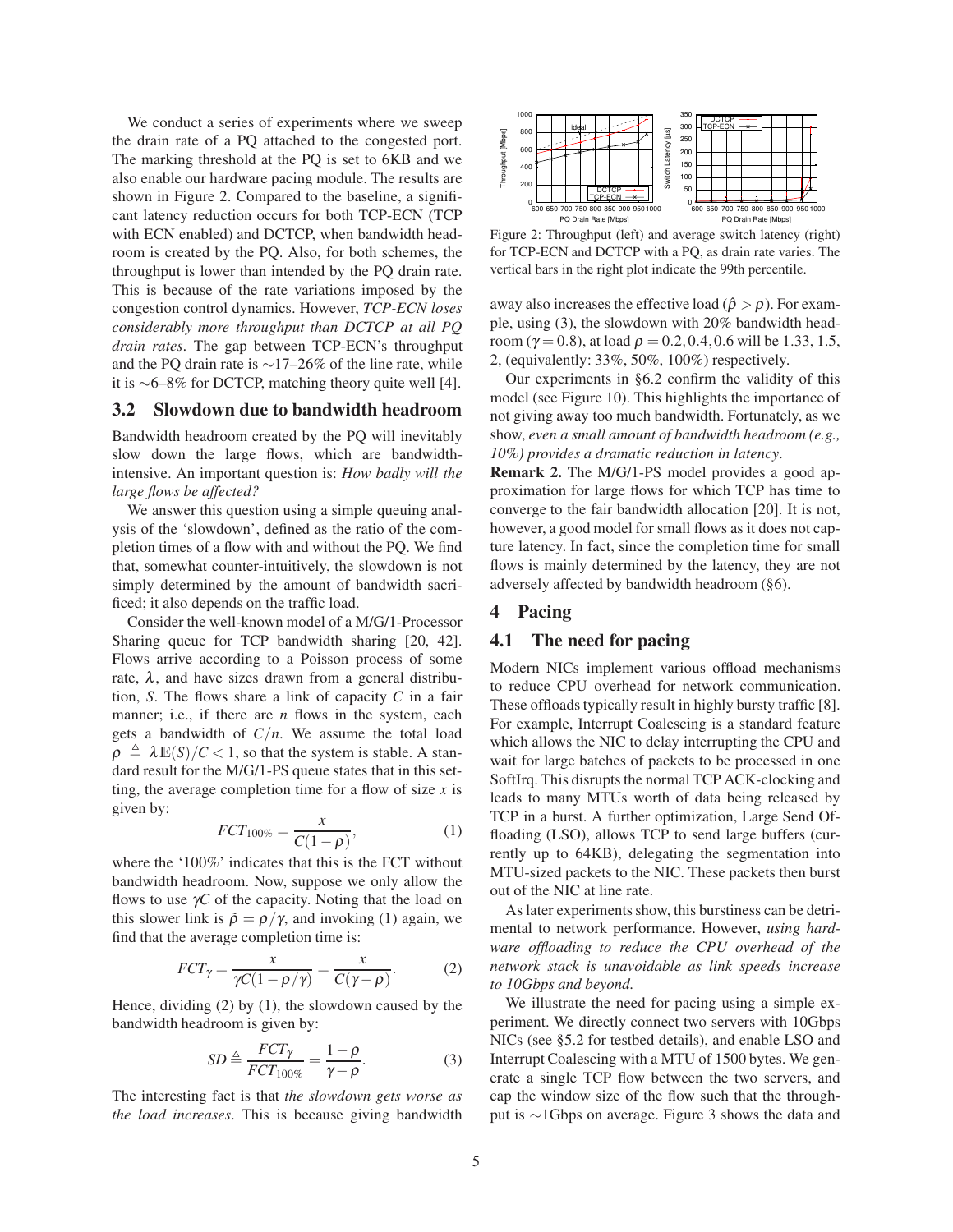

Figure 3: Burstiness with 10Gbps NICs.

| Ack Ratio (KB) |
|----------------|
|                |
|                |
|                |
|                |
|                |
|                |
|                |

Table 2: The effect of Interrupt Coalescing. Note that 'adaptive' is the default setting for Interrupt Coalescing.

ACK sequence numbers within a 5ms window (time and sequence numbers are relative to the origin) compared to the 'ideal slope' for perfectly paced transmission at 1Gbps. The sequence numbers show a step-like behavior that demonstrates the extent of burstiness. Each step, occurring roughly every 0.5ms, corresponds to a backto-back burst of data packets totaling 65KB. Analyzing the packet trace using tcpdump [49], we find that the bursty behavior reflects the batching of ACKs at the receiver: Every 0.5ms, 6 ACKs acknowledging 65KB in total are received within a  $24-50\mu s$  interval. Whereas, ideally, for a flow at 1Gbps, the ACKs for 65KB should be evenly spread over  $520\mu s$ .

The batching results from Interrupt Coalescing at the receiver NIC. To study this further, we repeat the experiment with no cap on the window size and different levels of Interrupt Coalescing. We control the extent of Interrupt Coalescing by varying the value of rx-frames, a NIC parameter that controls the number of frames between interrupts. Table 2 summarizes the results. We observe a tradeoff between the CPU overhead at the receiver and the average ACK ratio (the number of data bytes acknowledged by one ACK), which is a good proxy for burstiness. Setting rx-frames at or below 8 heavily burdens the receiver CPU, but improves the ACK ratio. With Interrupt Coalescing disabled  $(r \times -f \cdot \tau)$  = 0), the receiver CPU is saturated and cannot keep up with the load. This further increases the ACK ratio and also causes a 1.8Gbps loss in throughput.

**Remark 3.** Enabling LSO is also necessary to achieve the 10Gbps line rate. Without LSO, the sender's CPU is saturated and there is close to 3Gbps loss of throughput.

### **4.2 Hardware Pacer module**

The Pacer module inserts suitable spacing between the packets of flows transmitted by the server. We envision



Figure 4: Block diagram of Pacer module.

the Pacer module operating at the NIC. Pacing in hardware has a number of advantages over software pacing. A hardware pacer can easily support the sub-microsecond scheduling granularity required to pace at 10Gbps rates and beyond. Moreover, unlike pacing in the host stack that typically requires disabling segmentation offload, a hardware module in the NIC is oblivious to server LSO settings since it operates on the outgoing packet stream *after* segmentation takes place.

Figure 4 shows the block diagram of the Pacer module. The Flow Association Table is consulted to check whether an outgoing packet requires pacing (see below). If so, the packet is placed into a token bucket rate limiter with a configurable transmission rate. Otherwise, it bypasses the token bucket and is sent immediately.

The key challenges to pacing, especially in a hardware module, are: (i) determining the appropriate pacing rate, and (ii) deciding the flows that require pacing.

**Dynamic pacing rate estimation.** The NIC is unaware of the actual sending rate (*Cwnd*/*RTT*) of TCP sources. Therefore, we use a simple algorithm to estimate the congestion-friendly transmission rate. We assume that over a sufficiently large measurement interval (e.g., a few RTTs) each host's aggregate transmission rate will match the rate imposed by higher-level congestion control protocols such as TCP (or DCTCP). The pacer dynamically measures this rate and appropriately matches the rate of the token bucket. More precisely, every  $T_r$  seconds, the Pacer counts the number of bytes it receives from the host, denoted by  $M_r$ . It then modifies the rate of the token bucket according to:

$$
R_{tb} \leftarrow (1 - \eta) \times R_{tb} + \eta \times \frac{M_r}{T_r} + \beta \times Q_{tb}.
$$
 (4)

The parameters  $\eta$  and  $\beta$  are positive constants and  $Q_{tb}$  is the current backlog of the token bucket in bytes.  $R_{th}$  is in bytes per second.

Equation (4) is a first order low-pass filter on the rate samples  $M_r/T_r$ . The term  $\beta \times Q_{tb}$  is necessary to prevent the Pacer backlog from becoming too large.<sup>2</sup> This is crucial to avoid a large buffer for the token bucket, which adds to the cost of the Pacer, and may also induce significant latency to the paced flows (we explore the latency of the Pacer further in §4.4).

<sup>&</sup>lt;sup>2</sup>In fact, if the aggregate rate of paced flows is fixed at  $R^* = M_r/T_r$ , the only fixed point of equation (4) is  $R_{tb} = R^*$ , and  $Q_{tb} = 0$ .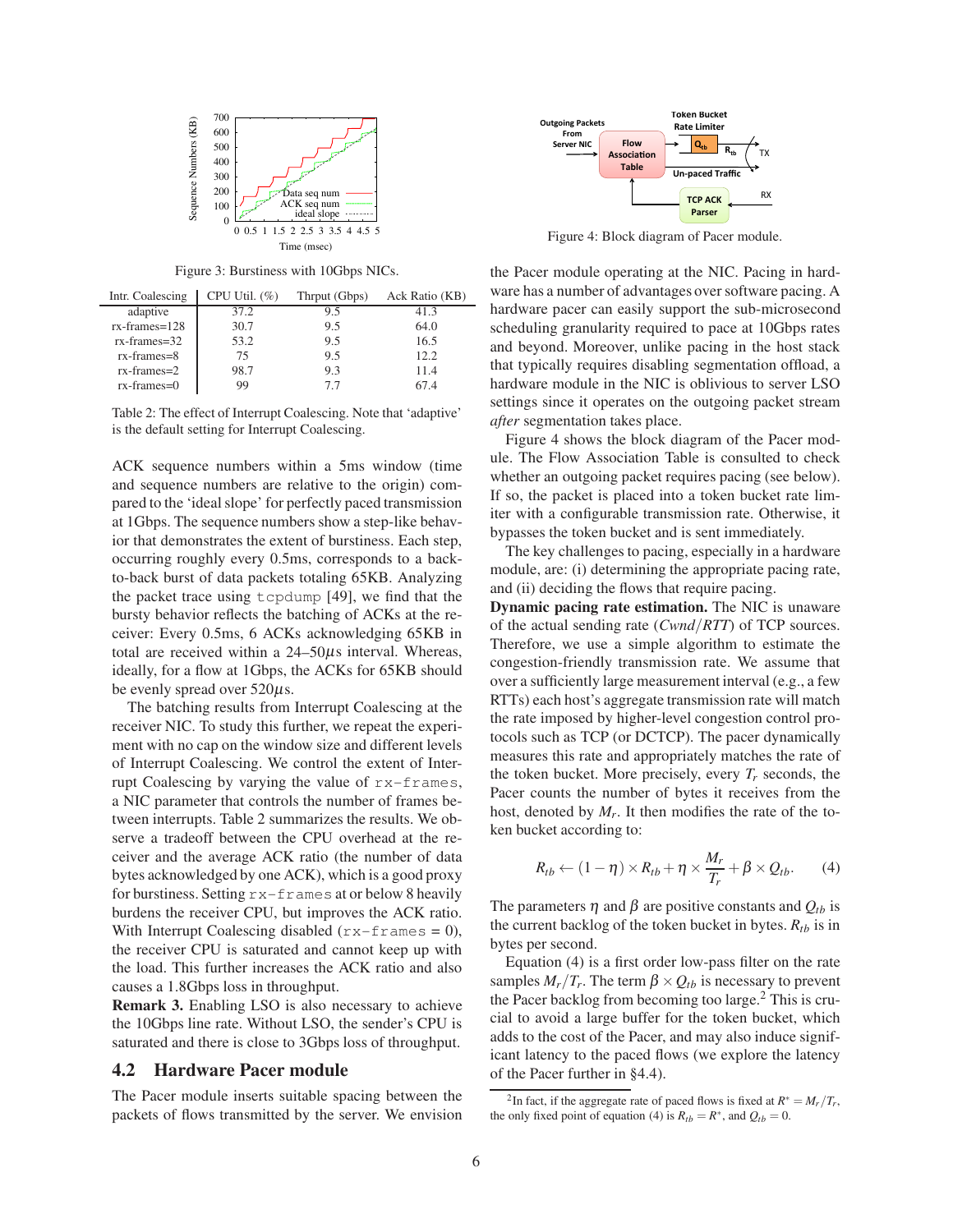

Figure 5: Throughput and switch latency as PQ drain rate varies, with and without pacing.



Figure 6: The average switch latency and end-to-end RTT (measured by ping) for paced flows, as  $\beta$  in Eq. (4) is varied.

**Which flows need pacing?** As previously discussed, only packets belonging to large flows (that are not latency-sensitive) should be paced. Moreover, only those flows that *are causing congestion* require pacing. We employ a simple adaptive mechanism to automatically detect such flows. Newly created flows are initially not paced. For each ACK with the ECN-Echo bit set, the corresponding flow is associated with the pacer with some probability, *p<sup>a</sup>* (e.g., 1/8 in our implementation). This probabilistic sampling ensures that small flows are unlikely to be paced. The association times out after some time,  $T_i$ , so that idle flows will eventually be reclassified as latency sensitive.

**Remark 4.** We have described the pacer module with a single token bucket rate-limiter for simplicity. However, the same design can be used with multiple rate-limiters, allowing more accuracy when pacing multiple flows.

### **4.3 Effectiveness of the Pacer**

We demonstrate the effectiveness of pacing by running an experiment with 2 long-lived DCTCP flows (similar to §3.1), with and without pacing. As before, we sweep the drain rate of the PQ. We also vary the marking threshold at the PQ from 1KB to 30KB. The results are shown in Figure 5. We observe that pacing improves both throughput and latency. The throughput varies nearly linearly with the PQ drain rate when the Pacer is enabled. Without pacing, however, we observe reduced throughput with low marking thresholds. This is because of spurious congestion signals caused by bursty traffic. Also, with pacing, the average and 99th percentile latency plummet with bandwidth headroom, quickly reaching their floor values of  $5\mu s$  and  $21\mu s$  respectively. In contrast, the latency decreases much more gradually without pacing, particularly at the 99th percentile.

# **4.4 The tradeoff between Pacer delay and effectiveness**

Pacing, *by definition*, implies delaying the transmission of packets. We find that there is a tradeoff between the delay at the Pacer and how effectively it can pace. This tradeoff is controlled by the parameter  $β$  in Equation (4). Higher values of  $\beta$  cause a more aggressive increase in the transmission rate to keep the token bucket backlog,  $Q_{th}$ , small. However, this also means that the Pacer creates more bursty output when a burst of traffic hits the token bucket; basically, the Pacer does 'less pacing'.

The following experiment shows the tradeoff. We start two long-lived DCTCP flows transmiting to a single receiver. The Pacer is enabled and we sweep  $\beta$  over the range  $β = 2<sup>0</sup>$  to  $β = 2<sup>14</sup>$  (the rest of the parameters are set as in Table 3). The PQ on the receiver link is configured to drain at 950Mbps and has a marking threshold of 1KB. We measure both the latency across the switch and the end-to-end RTT *for the flows being paced*, which is measured using ping from the senders to the receiver.

Figure 6 shows the results. The Pacer is more effective in reducing switch latency with smaller value of  $\beta$ , but also induces more delay. We observe a sharp increase in Pacer delay for values of  $\beta$  smaller than  $2^4$  without much gain in switch latency, suggesting the sweet spot for β. Nonetheless, the Pacer does add a few hundreds of microseconds of delay to the paced flows. This underscores the importance of selectively choosing the flows to pace. Only large flows which are throughput-oriented and are not impacted by the increase in delay should be paced. In fact, the throughput (not shown due to lack of space) is also higher with better pacing: Decreasing from  $\sim$ 870Mbps at  $\beta = 2^0$  to  $\sim$ 770Mbps at  $\beta = 2^{14}$  (and slightly lower without pacing).

### **5 Experimental Setup**

### **5.1 Implementation**

We use the NetFPGA [33] platform to implement the Pacer and PQ modules. NetFPGA is a PCI card with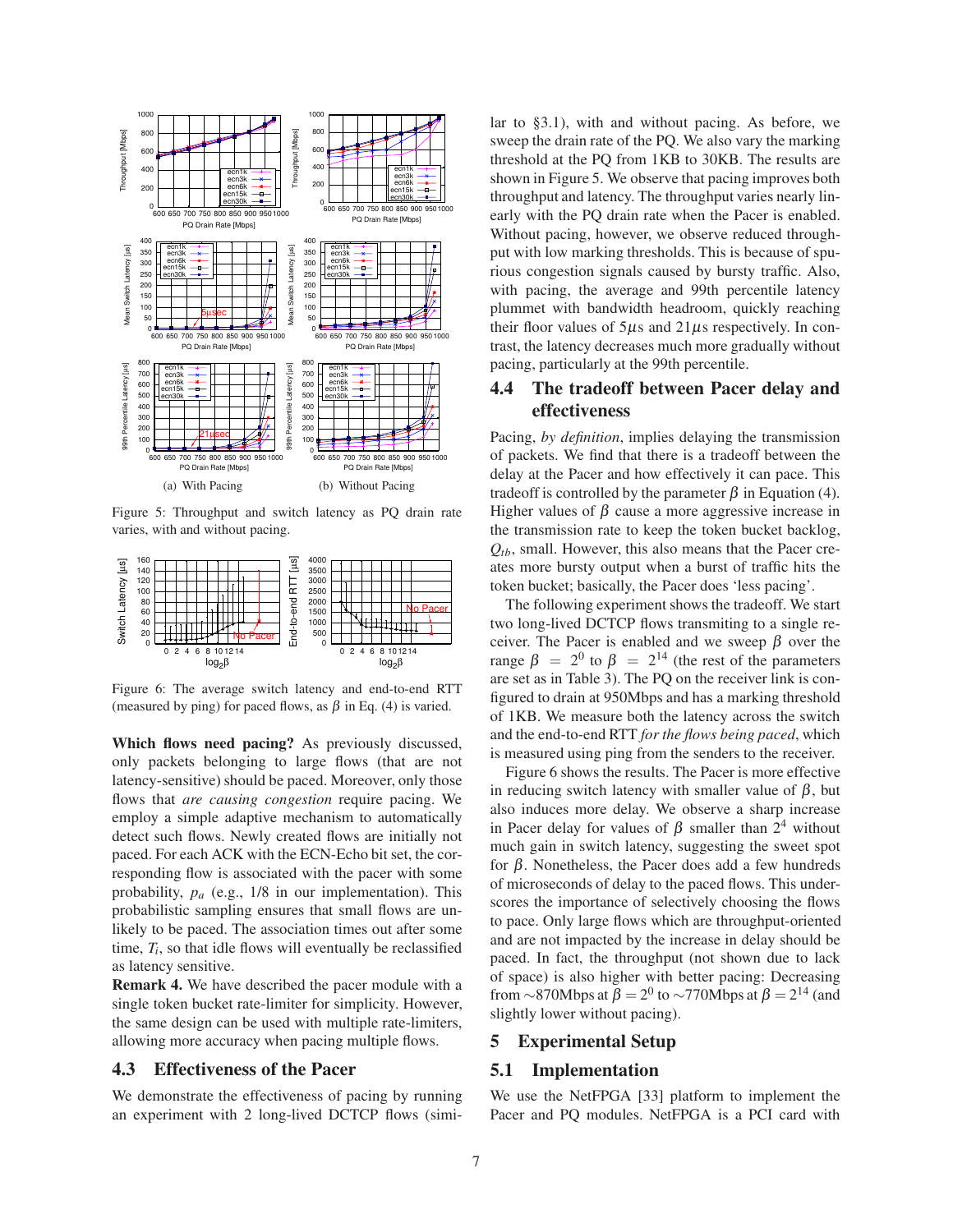

Figure 7: Testbed topology.

four Gigabit Ethernet ports and a Xilinx Virtex-II Pro 125MHz FPGA that has 4MB of SRAM. Each NetF-PGA supports two Pacers and two PQs. The complete implementation consumes 160 block RAMs (out of 232, or 68% of the total NetFPGA capacity), and occupies 20,364 slices (86% of the total NetFPGA capacity).

The Pacer module has a single token bucket ratelimiter with a 128KB FIFO queue. The Pacer's transmission rate is controlled as described in §4.2 at a granularity of 0.5Mbps. Tokens of variable size (1-2000 bytes, proportional to the Pacer rate) are added every  $16\mu s$  and the maximum allowed outstanding tokens (bucket depth) is 3KB. The Flow Association Table can hold 64 entries, identifying flows that require pacing. The Pacer enqueues the packets of these flows in the rate-limiter and forwards the rest in pass-through mode.

The PQ module implements the virtual queue length counter. It is incremented upon receiving a packet and decremented according to the PQ drain rate every 800ns. If the counter exceeds the configured marking threshold, the ECN/CE (Congestion Experienced) bit in the IP header of the incoming packet is set and the checksum value is recalculated. The PQ is completely pass-through and does not queue packets.

We have also introduced modifications to the TCP stack in Linux 2.6.26 for DCTCP, following the algorithm in [3]. Our code is available online at [13].

### **5.2 Testbed**

Our testbed consists of 10 servers and 6 NetFPGAs connected to a Broadcom Triumph2 switch as shown in Figure 7. The Triumph2 is an ECN-capable switch with 48 nonblocking 1Gbps ports and 4MB of buffer memory shared across all ports. Each server has 4-core Intel Xeon E5620 2.4GHz CPUs with Hyper-Threading and at least 16GB of RAM. The servers use Intel's 82574L 1GbE Ethernet Controller. Two of the servers, S9 and S10, also have Mellanox ConnectX-2 ENt 10Gbase-T NICs, which were used for the 10Gbps experiments in §4.1.

Each of the NetFPGAs NF1-NF5 implements two Pacers and two PQs: One for each of the two servers and the two switch ports connected to it. All server-to-switch traffic goes through the Pacer module and all switch-toserver traffic goes through the PQ module.

For the majority of the experiments in this paper, we

use machine S5 as the receiver, and (a subset of) the rest of the machines as senders which cause congestion at the switch port connected to S5 (via NF3).

**Measuring Switch Latency.** We have also developed a Latency Measurement Module (LMM) in NetFPGA for sub-microsecond resolution measurement of the latency across the congested switch port. The LMM (NF6 in Figure 7) works as follows: Server S1 generates a 1500 byte ping packet to S5 every 1ms.<sup>3</sup> The ping packets are intercepted and timestamped by the LMM before entering the switch. As a ping packet leaves the switch, it is again intercepted and the previous time-stamp is extracted and subtracted from the current time to calculate the latency.

### **6 Results**

This section presents our experimental and simulation results evaluating HULL. We use micro-benchmarks to compare the latency and throughput performance of HULL with various schemes including TCP with drop-tail, default DCTCP, DCTCP with reduced marking threshold, and TCP with an ideal two-priority QoS scheme (TCP-QoS), where small (latency-sensitive) flows are given strict priority over large flows. We also check scalability of HULL using large-scale ns-2 [36] simulations. We briefly summarize our main findings:

**(i)** In micro benchmarks with both static and dynamic traffic, we find that HULL significantly reduces average and tail latencies compared to TCP and DCTCP. For example, with dynamic traffic (§6.2) HULL provides a more than 40x reduction in average latency compared to TCP (more than 10x compared to DCTCP), with bigger reductions at the high percentiles. Compared to an optimized DCTCP with low marking threshold and pacing, HULL achieves a 46–58% lower average latency, and a 69–78% lower 99th percentile latency. The bandwidth traded for this latency reduction increases the completion-time of large flows by 17–55%, depending on the load, in good agreement with the theoretical prediction in §3.2.

**(ii)** HULL achieves comparable latency to TCP-QoS with two priorities, but lower throughput since QoS does not leave bandwidth headroom. Also, unlike TCP-QoS which loses a lot of throughput if buffers are shallow (more than 58% in one experiment), HULL is much less sensitive to the size of switch buffers, as it (mostly) keeps them unoccupied.

**(iii)** Our large-scale ns-2 simulations confirm that HULL scales to large multi-switch topologies.

**Parameter choices.** Table 3 gives the baseline parameters used in the testbed experiments (the ns-2 parameters are given in §6.3). The parameters are determined experimentally. Due to space constraints, we omit the details

 $3$ Note that this adds 12Mbps (1.2%) of throughput overhead.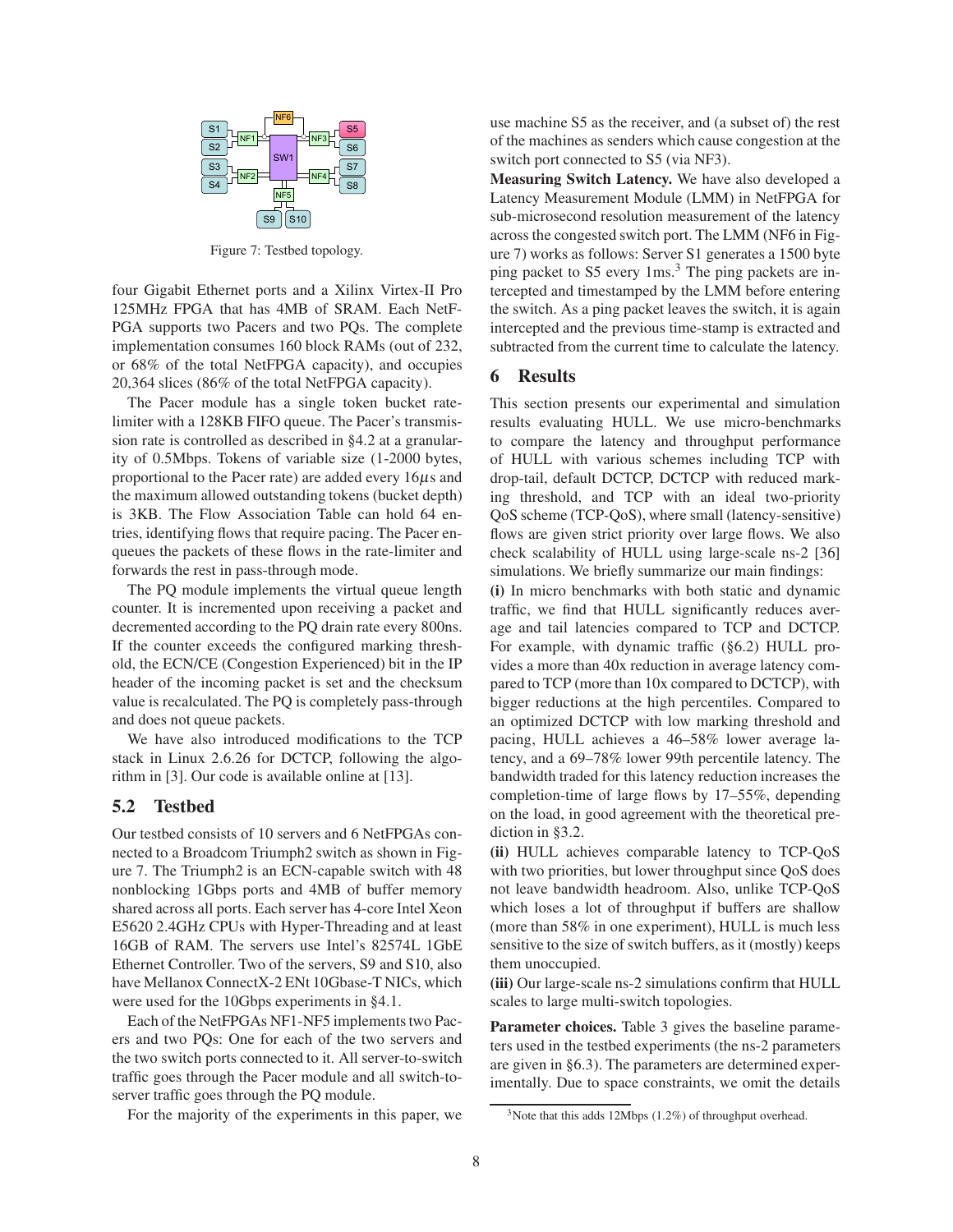|             | Phantom Queue   Drain Rate = $950Mbps$ , Marking Thresh. = 1KB |
|-------------|----------------------------------------------------------------|
| $D_{0.999}$ | $T_r = 64 \mu s$ , $\eta = 0.125$ , $\beta = 16$ ,             |

Pacer  $T_r = 64\mu s, \eta = 0.125, \beta = 16,$ <br> $p_a = 0.125, T_i = 10m s$ 

Table 3: Baseline parameter settings in experiments.

and summarize our main findings.

The PQ parameters are chosen based on experiments with long-lived flows, like that in Figure 5. As can be seen in this figure, the PQ with 950Mbps drain rate and 1KB marking threshold (with pacing) achieves almost the latency floor. An interesting fact is that smaller marking thresholds are required to maintain low latency as the PQ drain rate (γ*C*) increases. This can be seen most visibly in Figure 5(a) for the 99th percentile latency. The reason is that since the input rate into the PQ is limited to the line rate (because it's in series), it takes longer for it to build up as the drain rate increases. Therefore, the marking threshold must also be reduced with increasing drain rate to ensure that the PQ reacts to congestion quickly.

Regarding the Pacer parameters, we find that the speed of the Pacer rate adaptation—determined by  $T_r/\eta$  needs to be on the order of a few RTTs. This ensures that the aggregate host transmission rate is tracked closely by the Pacer and provides a good estimate of the rate imposed by the higher-layer DCTCP congestion control. The parameter  $\beta$  is chosen as described in §4.4. The parameters  $p_a$  and  $T_i$  are chosen so that small flows (e.g., smaller than 10KB) are unlikely to be paced. Overall, we do not find the Pacer to be sensitive to these parameters.

### **6.1 Static Flow Experiments**

We begin with an experiment that evaluates throughput and latency in the presence of long-lived flows. We call this the *static* setting since the number of flows is constant during the experiment and the flows always have data to send. Each flow is from a different server sending to the receiver S5 (see Figure 7). We sweep the number of flows from 2 to 8. (Note that at least 2 servers must send concurrently to cause congestion at the switch.)

**Schemes.** We compare four schemes: (i) standard TCP (with drop-tail), (ii) DCTCP with 30KB marking threshold, (iii) DCTCP with 6KB marking threshold and pacing enabled, and (iv) DCTCP with a PQ (950Mbps with 1KB marking threshold). For schemes (ii) and (iii), ECN marking is enabled at the switch and is based on the physical queue occupancy, while for (iv), marking is only done by the PQ.

**Note:** The recommended marking threshold for DCTCP at 1Gbps is 30KB [3]. We also lower the marking threshold to 6KB to evaluate how much latency can be improved with pure queue-based congestion signaling. Experiments show that with this low marking threshold, pacing is required to avoid excessive loss in throughput (§6.2.1). Reducing the marking threshold below 6KB



Figure 8: Switch latency (left) and throughput (right) as the number of long-lived flows varies. The latency plot uses a logarithmic scale and the vertical bars indicate the 99th percentile.

severely degrades throughput, even with pacing.

**Analysis.** The results are shown in Figure 8. We observe more than an order of magnitude (about 20x) reduction in average latency with DCTCP compared to TCP. Reducing the marking threshold to 6KB gives a further 6x reduction, bringing the average latency down from  $\sim$ 200µs to  $\sim$ 30µs. When there are a few static flows (e.g., less than 4), the PQ reduces the average latency by another factor 2–3 compared to DCTCP with 6KB marking threshold. Moreover, it also significantly lowers the jitter, achieving a 99th percentile of ∼30µs compared to ∼100µs for DCTCP-6K-Pacer, and more than 300µs for standard DCTCP. The PQ's lower latency is because of the bandwidth headroom it creates: The throughput for the PQ is about 870Mbps. The 8% loss compared to the PQ's 950Mbps drain rate is due to the rate fluctuations of DCTCP, as explained in §3.1.

**Behavior with increasing flows.** Figure 8 shows that bandwidth headroom becomes gradually less effective with increasing the number of flows. This is because of the way TCP (and DCTCP) sources increase their window size to probe for additional bandwidth. As is wellknown, during Congestion Avoidance, a TCP source increases its window size by one packet every roundtrip time. This is equivalent to an increase in sending rate of 1/*RTT* (in pkts/sec) each round-trip-time. Now, with *N* flows all increasing their rates at this slope, more bandwidth headroom is required to prevent the aggregate rate from exceeding the link capacity and causing queuing. More precisely, because of the one RTT of delay in receiving ECN marks from the PQ, the sources' aggregate rate overshoots the PQ's target drain rate by *N*/*RTT* (in pkts/sec). Hence, we require:

$$
(1 - \gamma)C > \frac{N}{RTT} \Longrightarrow 1 - \gamma > \frac{N}{C \times RTT},
$$
 (5)

where  $C \times RTT$  is the bandwidth-delay product in units of packets. Equation (5) indicates that *the bandwidth headroom required (as a percentage of capacity) to prevent queuing increases with more flows and decreases with larger bandwidth-delay product.*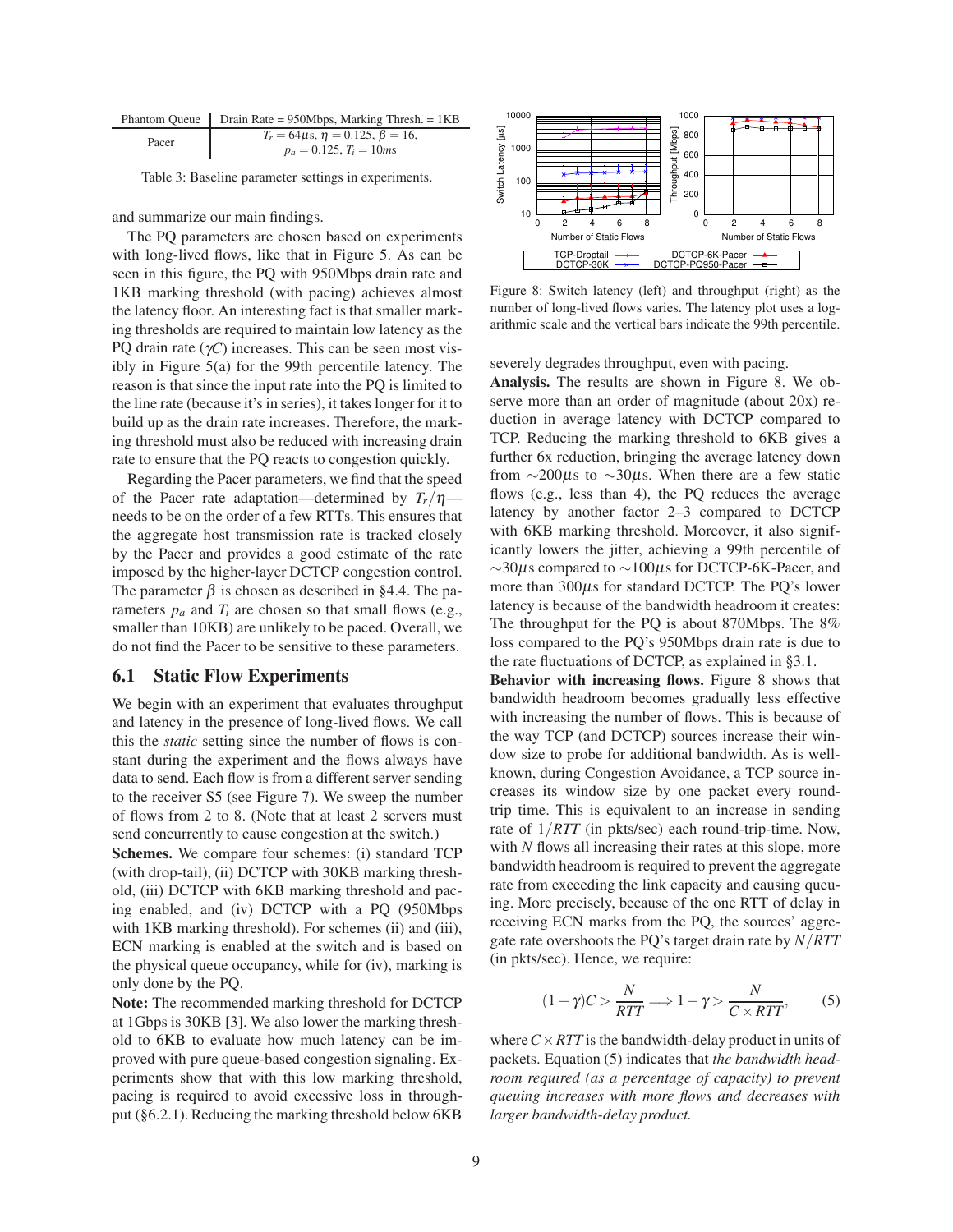|                         |                       | Switch Latency $(\mu s)$ |        |             | $1KB$ FCT $(\mu s)$ |      |       | 10MB FCT (ms) |       |        |
|-------------------------|-----------------------|--------------------------|--------|-------------|---------------------|------|-------|---------------|-------|--------|
|                         |                       | Avg                      | 90th   | 99th        | Avg                 | 90th | 99th  | Avg           | 90th  | 99th   |
| $20\%$ Load             | <b>TCP-DropTail</b>   | 111.5                    | 450.3  | 1224.8      | 1047                | 1136 | 10533 | 110.2         | 162.3 | 349.6  |
|                         | DCTCP-30K             | 38.4                     | 176.4  | 295.2       | 475                 | 638  | 2838  | 106.8         | 155.2 | 301.7  |
|                         | DCTCP-6K-Pacer        | 6.6                      | 13.0   | 59.7        | 389                 | 531  | 888   | 111.8         | 168.5 | 320.0  |
|                         | DCTCP-PO950-Pacer     | 2.8                      | 7.6    | <b>18.6</b> | 380                 | 529  | 756   | 125.4         | 188.3 | 359.9  |
| 40% Load<br>$60\%$ Load | <b>TCP-DropTail</b>   | 329.3                    | 892.7  | 3960.8      | 1537                | 3387 | 5475  | 151.3         | 275.3 | 575.0  |
|                         | DCTCP-30K             | 78.3                     | 225.0  | 556.0       | 495                 | 720  | 1794  | 155.1         | 281.5 | 503.3  |
|                         | DCTCP-6K-Pacer        | 15.1                     | 35.5   | 213.4       | 403                 | 560  | 933   | 168.7         | 309.3 | 567.5  |
|                         | DCTCP-PO950-Pacer     | 7.0                      | 13.5   | 48.2        | 382                 | 536  | 808   | 198.8         | 370.5 | 654.7  |
|                         | <b>TCP-DropTail</b>   | 720.5                    | 2796.1 | 4656.1      | 2103                | 4423 | 5425  | <b>250.0</b>  | 514.6 | 1007.4 |
|                         | DCTCP-30K             | 119.1                    | 247.2  | 604.9       | 511                 | 740  | 1268  | 267.6         | 538.4 | 907.3  |
|                         | <b>DCTCP-6K-Pacer</b> | 24.8                     | 52.9   | 311.7       | 403                 | 563  | 923   | 320.9         | 632.6 | 1245.6 |
|                         | DCTCP-PO950-Pacer     | 13.5                     | 29.3   | 99.2        | 386                 | 530  | 782   | 389.4         | 801.3 | 1309.9 |

Table 4: Baseline dynamic flow experiment. The average, 90th percentile, and 99th percentile switch latency and flow completion times are shown. The results are the average of 10 trials. In each case, the best scheme is shown in red.



Figure 9: The impact of increasing number of flows on switch latency with PQ, for MTU = 1500 bytes and MTU = 300 bytes.

An important consequence of Equation (5) is that for a fixed RTT, less bandwidth headroom is needed as the link capacity increases (e.g., from 1Gbps to 10Gbps). We demonstrate this using a simple experiment in Figure 9. In the absence of an experimental setup faster than 1Gbps, we emulate what happens at higher link speeds by decreasing the MTU (packet size) to 300 bytes. Since the default MTU is 1500 bytes, this increases the bandwidth-delay product by a factor of 5 in units of packets, effectively emulating a 5Gbps link. As can be seen in the figure, the latency with the PQ is much lower with the smaller packet size at all number of flows. This confirms that the *sensitivity to the number of flows decreases with increasing link speed. Essentially, the same amount of bandwidth headroom is more effective for faster links.*

**Remark 5.** We found that when the MTU is reduced to 300 bytes, the receiver NIC cannot keep up with the higher packets/sec and starts dropping packets. To avoid this artifact, we had to reduce the PQ drain rate to 800Mbps for the tests in Figure 9.

### **6.2 Dynamic Flow Experiments**

In this section we present the results of a microbenchmark which creates a *dynamic* workload. We develop a simple client/server application to generate traffic based on patterns seen in storage systems like memcached [54]. The client application, running on server S5 (Figure 7) opens 16 permanent TCP connections with each of the other 9 servers. During the test, the client repeatedly chooses a random connection among the pool of connections and makes a request for a file on that connection. The server application responds with the requested file. The requests are generated as a Poisson process in an open loop fashion [43]; that is, new requests are triggered independently of prior outstanding requests. The request rate is chosen such that the average RX throughput at the client is at a desired level of load. For example, if the average file size is 100KB, and the desired load is 40% (400Mbps), the client makes 500 requests per second on average. We conduct experiments at low (20%), medium (40%), and high (60%) levels of load. During the experiments, we measure the switch latency (using the NetFPGA Latency Measurement Module), as well as the application level flow completion times (FCT).

#### **6.2.1 Baseline**

For the baseline experiment, we use a workload where 80% of all client requests are for a 1KB file and 20% are for a 10MB file. Of course, this is not meant to be a realistic workload. Rather, it allows a clear comparison of how different schemes impact the small (latencysensitive) and large (bandwidth-sensitive) flows.

**Note:** The 1KB flows are just a single packet and can complete in one RTT. Such single packet flows are very common in data center networks; for example, measurements in a production data center of a large cloud service provider have revealed that more than 50% of flows are smaller than 1KB [22].

Table 4 gives the results for the same four schemes that were used in the static flow experiments (§6.1).

**Analysis: Switch latency.** The switch latency is very high with TCP compared to the other three schemes since it completely fills available buffers. With DCTCP, the latency is 3–6 times lower on average. Reducing the marking threshold to 6KB gives another factor of 5 reduction in average latency. However, some baseline level of queueing delay and significant *jitter* remains, with hundreds of microseconds of latency at the 99th percentile.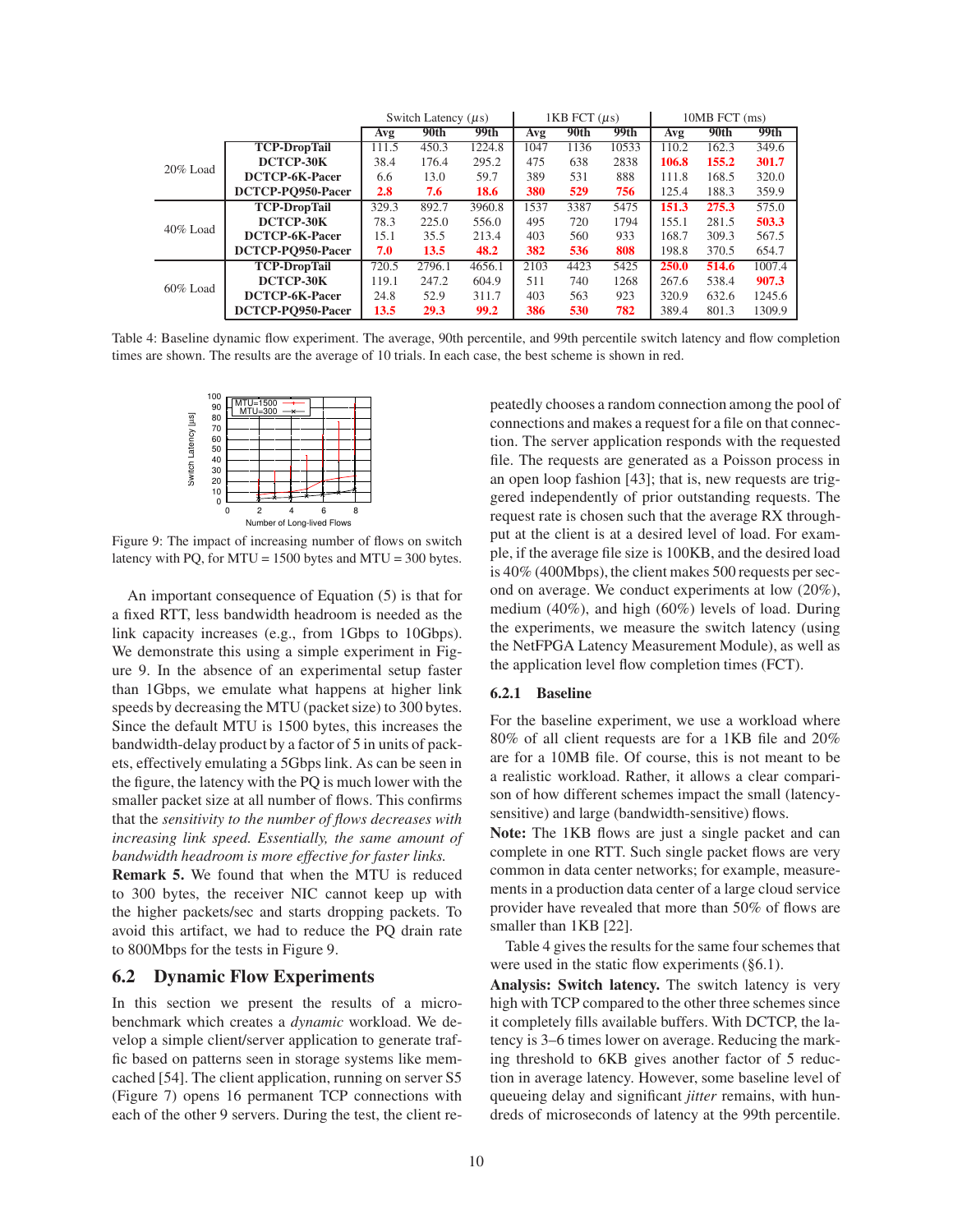

Figure 10: Slowdown for 10MB flows: Theory vs Experiment.

As explained in §2.1, this is because queue-based congestion signaling (even with pacing) is too late to react; by the time congestion is detected, a queue has already built up and is increasing. The lowest latency is achieved by the PQ which creates bandwidth headroom. Compared to DCTCP-6K-Pacer, the PQ reduces the average latency by 46–58% and the 99th percentile by 69– 78%. The latency with the PQ is especially impressive considering just a single 1500 byte packet adds  $12\mu s$  of queueing latency at 1Gbps.

**Analysis: 1KB FCT & End-host latency.** The 1KB FCT is rather high for all schemes. It is evident from the switch latency measurements that the high 1KB FCTs are due to the delays incurred by packets at the end-hosts (in the software stack, PCIe bus, and network adapters). The host-side latency is particularly large when the servers are actively transmitting/receiving data at high load. As a reference, the minimum 1KB FCT is about  $160\mu s$ . Interestingly, the latency at the end-host (and the 1KB FCT) improves with more aggressive signaling of congestion in the network, especially, compared to TCP-DropTail. This suggests that the un-checked increase in window size with TCP-DropTail (and to a lesser extent with DCTCP-30K) causes queuing at both the network *and* the end-hosts. Essentially, flows with large windows deposit large chunks of data into NIC buffers, which adds delay for the small flows.

The main takeaway is that *bandwidth headroom significantly reduces the average and tail switch latency under load, even compared to optimized queue-based AQM with a low marking threshold and pacing. However, to take full advantage of this reduction, the latency of the software stack and network adapters must also improve.* **Analysis: Slowdown for 10MB flows.** The bandwidth given away by the PQ increases the flow completion of the 10MB flows, which are throughput-limited. As predicted by the theoretical model in §3.2, the slowdown is worse at higher load. Compared to the lowest achieved value (shown in red in Table 4), with the PQ, the average 10MB FCT is 17% longer at 20% load, 31% longer at 40% load, and 55% longer at 60% load. Figure 10 compares the slowdown predicted by theory with that observed in experiments. The comparison includes the results for PQ with 950Mbps drain rate, given in Table 4,



Figure 11: Average switch latency (left) and 10MB FCT (right), with and without pacing.

as well as PQ with 900Mbps and 800Mbps for which the detailed numbers are omitted in the interest of space.

The theoretical slowdown is computed using Equation (3). To invoke the equation, we use  $\rho = 0.2, 0.4$ , and 0.6 corresponding to the load. We also account for the additional throughput loss due to DCTCP rate fluctuations (§3.1), by subtracting 8% from the PQ drain rate to get γ. That is, we use  $\gamma = 0.72, 0.82,$  and 0.87 corresponding to the drain rates 800, 900, and 950Mbps. Overall, the theory and experiments match very well.

**Pacing vs No Pacing.** Figure 11 compares the average switch latency and 10MB FCT, with and without pacing. The comparison is shown for DCTCP with the marking threshold at the switch set to 6KB, and for DCTCP with the PQ draining at 950Mbps. In all cases, pacing lowers both the switch latency and the FCT of large flows, improving latency *and* throughput.

**Remark 6.** Most data center networks operate at loads less than 30% [9], so a load of 60% with Poisson/bursty traffic is highly unlikely—the performance degradation would be too severe. The results at 20% and 40% load are more indicative of actual performance.

#### **6.2.2 Comparison with two-priority QoS scheme**

Ethernet and IP provide multiple Quality of Service (QoS) priorities. One method for meeting the objective of ultra-low latency and high bandwidth is to use two priorities: an absolute priority for the flows which require very low latency and a lower priority for the bandwidthintensive elastic flows. While this method has the potential to provide ideal performance, it may be impractical (and is not commonly deployed) because applications do not segregate latency-sensitive short flows and bandwidth-intensive large flows dynamically. Indeed, application developers do not typically consider priority classes for network transfers. It is more common to assign an entire application to a priority and use priorities to segregate *applications*.

Despite this, we now compare HULL with TCP using an ideal two-priority QoS scheme for benchmarking purposes. We repeat the baseline experiment from the previous section, but for QoS, we modify our application to classify the 1KB flows as 'high-priority' using the Type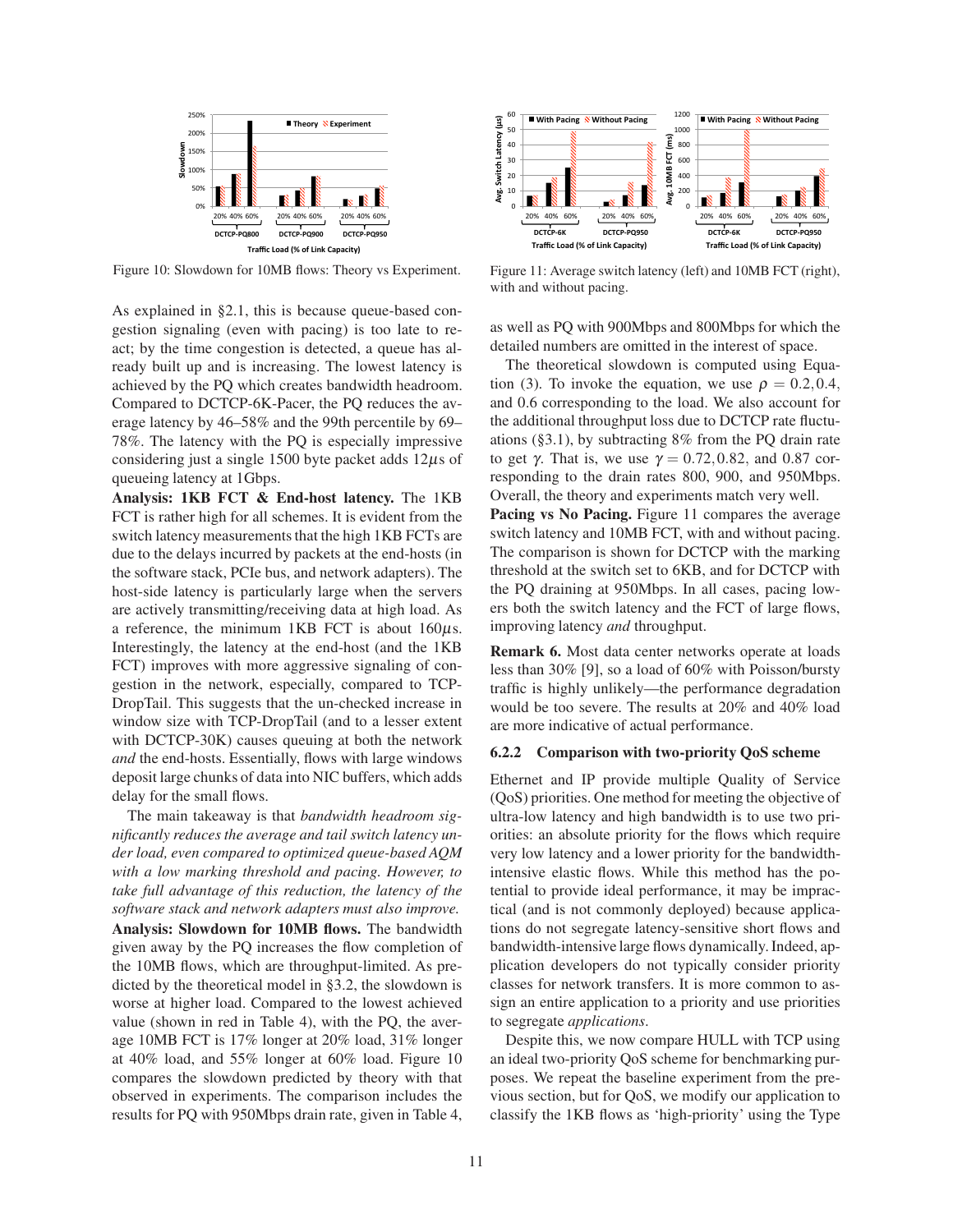|              |                   | Switch Latency $(\mu s)$ |      | $1KB$ FCT $(\mu s)$ |     |      | 10MB FCT (ms) |       |       |        |
|--------------|-------------------|--------------------------|------|---------------------|-----|------|---------------|-------|-------|--------|
|              |                   | Avg                      | 90th | 99th                | Avg | 90th | 99th          | Avg   | 90th  | 99th   |
| Large Buffer | <b>TCP-OoS</b>    | 6.4                      | 17.2 | 20.2                | 565 | 570  | 2308          | 152.6 | 275.4 | 585.1  |
|              | DCTCP-PO950-Pacer | 6.9                      | 13.5 | 47.8                | 381 | 538  | 810           | 199.0 | 370.2 | 658.9  |
| Small Buffer | <b>TCP-OoS</b>    | 5.3                      |      | 19.7                | 371 | 519  | 729           | 362.3 | 811.9 | 1924.3 |
|              | DCTCP-PO950-Pacer | 5.0                      | 13.2 |                     | 378 | 521  | 759           | 199.4 | 367.0 | 654.9  |

Table 5: HULL vs QoS with two priorities. The switch buffer is configured to use either Dynamic buffer allocation (Large Buffer) or a fixed buffer of 10pkts = 15KB (Small Buffer). In all tests, the total load is 40%. In the case of QoS, the switch latency is that of the high priority queue. The results are the average of 10 trials.

of Service (TOS) field in the IP header. The switch uses a separate queue for these flows which is given strict priority over the other, 'best-effort', traffic.

**Scenarios.** We consider two settings for the switch buffer size: (i) Dynamic buffer allocation (the default settings in the switch), and (ii) a fixed buffer of 10 packets (15KB) per priority. Note that in the latter setting TCP-QoS gets 30KB in total, whereas HULL gets just 15KB since it always uses only one priority. The second setting is used to evaluate how switches with very shallow buffers impact performance, since dynamic buffer allocation allows a congested port to grab up to ∼700KB of the total 4MB of buffer in the switch).

**Analysis: HULL vs QoS.** Table 5 gives the results. We make three main observations:

**(i)** HULL and QoS achieve roughly the same average switch latency. HULL is slightly better at the 90th percentile, but worse at the 99th percentile.

**(ii)** When the switch buffer is large, TCP-QoS achieves a better FCT for the 10MB flows than HULL as it does not sacrifice any throughput. However, with small buffers, there is about a 2.4x increase in the FCT with TCP-QoS (equivalent to a 58% reduction in throughput). HULL achieves basically the same throughput in both cases because it does not need the buffers in the first place.

**(iii)** In the large buffer setting, the 1KB flows complete significantly faster with HULL—more than 33% faster on average and 65% faster at the 99th percentile. This is because the best-effort flows (which have large window sizes) interfere with high-priority flows at the endhosts, similar to what was observed for TCP-DropTail in the baseline experiment (Table 4). This shows that all points of contention (including the end-hosts, PCIe bus, and NICs) must respect priorities for QoS to be effective.

Overall, this experiment shows that *HULL achieves nearly as low a latency as the ideal QoS scheme, but gets lower throughput. Also, unlike QoS, HULL can cope with switches with very shallow buffers because it avoids queue buildup altogether.*

### **6.3 Large-scale ns-2 Simulation**

Due to the small size of our testbed, we cannot verify in hardware that HULL scales to the multi-switch topologies common in data centers. Therefore, we complement our hardware evaluation with large-scale ns-2 simulations targeting a multi-switch topology and workload.

**Topology.** We simulate a three-layered fat-tree topology based on scalable data center architectures recently proposed [2, 22]. The network consists of 56 8-port switches that connect 192 servers organized in 8 pods. There is a 3:1 over-subscription at the top-of-the-rack (TOR) level. The switches have 250 packets worth of buffering. All links are 10Gbps and have 200ns of delay, with  $1\mu s$ of additional delay at the end-hosts. This, along with the fact that ns-2 simulates *store-and-forward* switches, implies that the end-to-end round-trip latency for a 1500 byte packet and a 40 byte ACK across the entire network (6 hops) is  $11.8\mu$ s.

**Routing.** We use standard Equal-Cost Multi-Path (ECMP) [7] routing. Basically, ECMP hashes each flow to one of the shortest paths between the source and destination nodes. All packets of the flow take the same path. This avoids the case where packet reordering is misinterpreted as a sign of congestion by TCP (or DCTCP).

**Workload.** The workload is generated similarly to our dynamic flow experiments in hardware. We open permanent connections between each pair of servers. Flows arrive according to a Poisson process and are sent from a random source to a random destination server. The flow sizes are drawn from a Pareto distribution with shape parameter 1.05 and mean 100KB. This distribution creates a heavy-tailed workload where the majority of flows are small, but the majority of traffic is from large flows, as is commonly observed in real networks: 95% of the flows are less than 100KB and contribute a little over 25% of all data bytes; while 0.03% of the flows that are larger than 10MB contribute over 40% of all bytes.

**Simulation settings.** We compare standard TCP, DCTCP, and DCTCP with a PQ draining at 9.5Gbps (HULL). The Pacer is also enabled for HULL, with parameters:  $T_r = 7.2 \mu s$ ,  $\eta = 0.125$ ,  $\beta = 375$ ,  $p_a = 0.125$ , and  $T_i = 1$ ms. The changes to the parameters compared to the ones we used for the hardware Pacer (Table 3) are because of the difference in link speed (10Gbps vs 1Gbps) and the much lower RTT in the simulations. We set the flow arrival rate so the load at the server-to-TOR links is 15% (We have also run many simulations with other levels of load, with qualitatively similar results).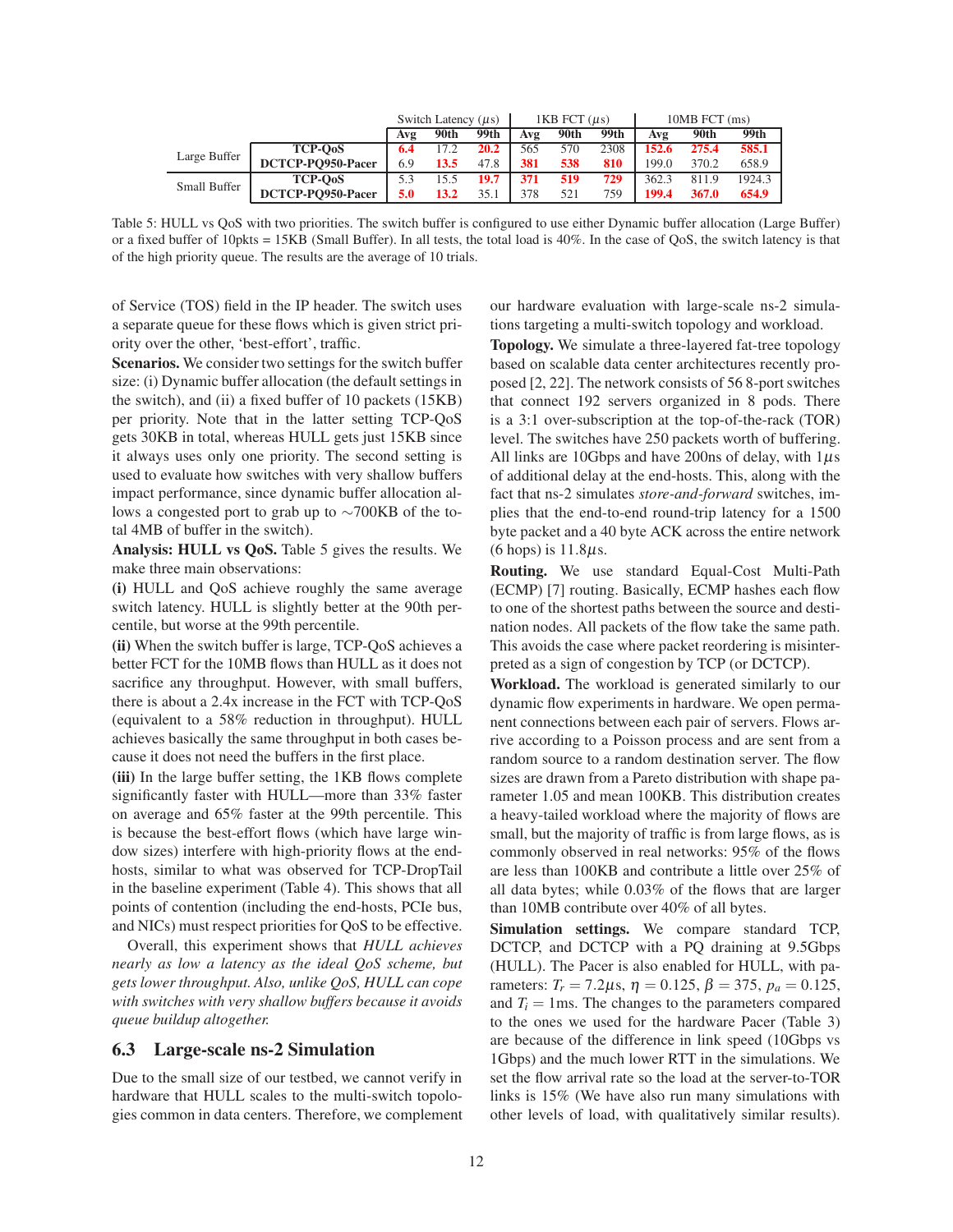

Figure 12: Average and high percentile FCT for small flows.

Figure 13: Average FCT for large flows.

All simulations last for at least 5 million flows.

**Note:** Because the topology has 3:1 over-subscription at the TOR, the load is approximately 3 times higher at the TOR-to-Agg and Agg-to-Core links. A precise calculation shows that the load is 43.8% at the TOR-to-Agg links, and 39.6% at the Agg-to-Core links.

**Analysis: Small flows.** Figure 12 shows the average, 99th percentile, and 99.9th percentile of the FCT for small flows. The statistics are shown separately for flows smaller than 10KB, and flows with size between 10KB and 100KB. We observe a significant improvement in the FCT of these flows with HULL; especially for flows smaller than 10KB, there is more than 50% reduction in the average FCT compared to DCTCP, and more than 80% reduction at the 99th and 99.9th percentiles.

It is important to note that the  $20\mu s$  average FCT for flows smaller than 10KB achieved by HULL is near ideal given that the simulation uses store-and-forward switching. In fact, the average size for flows smaller than 10KB is 6.8KB. Because of store-and-forward, the FCT for a flow of this size is at least  $\sim$ 16.2µs. This implies that with HULL, across the 5 switches end-to-end between source and destination, there are, *in total*, only 3 packets being queued on average (each adding  $1.2\mu s$  of delay).

**Analysis: Large flows.** Figure 13 shows the average FCT for flows between 100KB and 10MB in size, and for those that are larger than 10MB. As expected, these flows are slower with HULL: up to 24% slower for flows larger than 10MB, which is approximately the slowdown predicted by theory (§3.2) at this fairly high level of load.

Overall, the ns-2 simulations confirm that bandwidth headroom created by HULL is effective in large multiswitch networks and can significantly reduce latency and jitter for small flows.

### **7 Related Work**

**AQM:** AQM has been an active area of research ever since RED [18] was proposed. Subsequent work [32, 17, 24] refined the concept and introduced enhancements for stability and fairness. While these schemes reduce queueing delay relative to tail-drop queues, they still induce too large a queueing latency from the ultralow latency perspective of this paper because they are, fundamentally, queue-based congestion signaling mechanisms. Virtual-queue based algorithms [21, 31] consider signaling congestion based on link utilization. The Phantom Queue is inspired by this work with the difference that PQs are not *adjacent* to physical switch queues. Instead, they operate on network links (in series with switch ports). This makes the PQ completely agnostic to the internal switch architecture and allows it to be deployed with any switch as a 'bump-on-the-wire'.

**Transport Layer:** Layer 3 research relevant to our ultralow latency objective includes protocols and algorithms which introduce various changes to TCP or are TCP substitutes. Explicit feedback schemes like XCP [29] and RCP [16] can perform quite well at keeping low queueing but require major features that do not exist in switches or protocols today. Within the TCP family, variants like Vegas [11], CTCP [48] and FAST [53] attempt to control congestion by reacting to increasing RTTs due to queuing delay. By design, such algorithms require the queue to build up to a certain level and, therefore, do not provide ultra-low latency.

**Pacing:** TCP pacing was suggested for alleviating burstiness due to ACK compression [56]. Support for pacing has not been unanimous. For instance, Aggarwal *et al.* [1] show that paced flows are negatively impacted when competing with non-paced flows because their packets are deliberately delayed. With increasing line rates and the adoption of TCP segmentation offloading, the impact of burstiness has been getting worse [8] and the need for pacing is becoming more evident. One way pacing has been implemented is using software timers to determine when a packet should be transmitted [28, 52, 15]. However, when the ticks of the pacer are very frequent as happens at high line rates, such software-based schemes often lack access to accurate timers or heavily burden the CPU with significant interrupt processing. Further, a software pacer prior to the NIC cannot offset the effects of offloading functions like LSO which occur in the NIC.

### **8 Final Remarks**

In this paper we presented a framework to deliver baseline fabric latency for latency-sensitive applications while simultaneously supporting high fabric goodput for bandwidth-sensitive applications. Through a combina